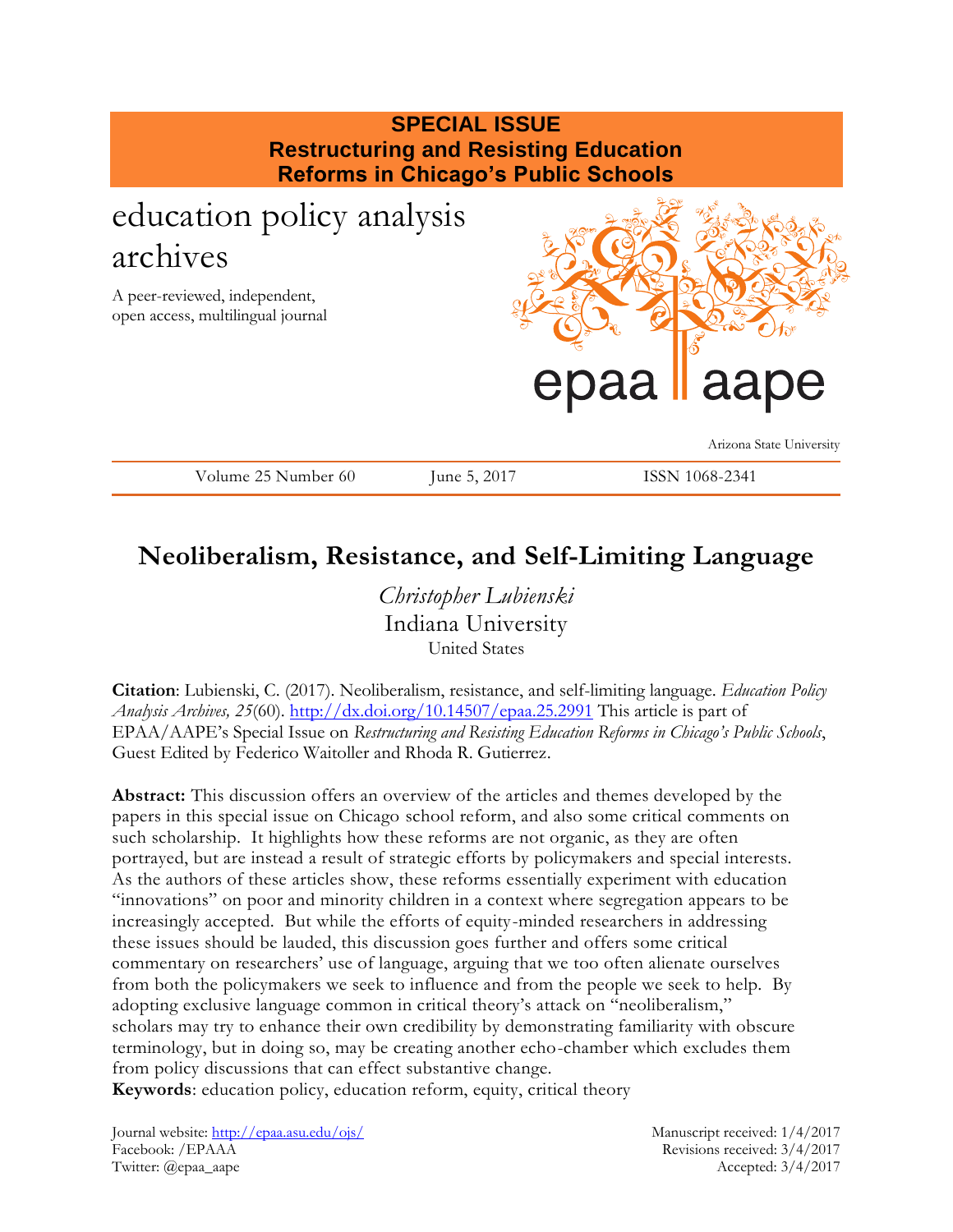#### **Neoliberalismo, resistencia y lenguaje autolimitado**

**Resumen:** Esta discusión ofrece una visión general de los artículos y temas desarrollados por los artículos en esta edición especial sobre la reforma de la escuela de Chicago y también algunos comentarios críticos sobre esta beca. Destaca cómo estas reformas no son orgánicas, como a menudo se retratan, pero son, en cambio, resultado de esfuerzos estratégicos de responsables políticos e intereses especiales. Como muestran los autores de estos artículos, estas reformas experimentan esencialmente las "innovaciones" de educación sobre niños pobres y minoritarios en un contexto en el que la segregación parece ser cada vez más aceptada. Pero, aunque los esfuerzos de los investigadores de mentalidad equitativa para abordar estas cuestiones deben ser alabados, esta discusión va más allá y ofrece algunos comentarios críticos sobre el uso del lenguaje por parte de los investigadores, argumentando que con demasiada frecuencia nos alejamos de los diseñadores de políticas que buscamos influir y de las personas que queremos ayudar. Al adoptar un lenguaje común común en el ataque de la teoría crítica al neoliberalismo, los estudiosos pueden intentar aumentar su propia credibilidad demostrando familiaridad con la terminología oscura, pero, al hacerlo, puede estar creando otra cámara de eco que excluye las discusiones políticas que pueden afectar el cambio sustantivo.

Palabras-clave: política educativa; reforma de la educación; equidad; teoría crítica

#### **Neoliberalismo, resistência, e linguagem auto-limitante**

**Resumo:** Esta discussão oferece uma visão geral dos artigos e temas desenvolvidos pelos artigos nesta edição especial sobre a reforma da escola de Chicago e também alguns comentários críticos sobre essa bolsa de estudos. Ele destaca como essas reformas não são orgânicas, como muitas vezes são retratadas, mas são, em vez disso, resultado de esforços estratégicos de decisores políticos e interesses especiais. Como mostram os autores desses artigos, essas reformas experimentam essencialmente as "inovações" de educação sobre crianças pobres e minoritárias em um contexto em que a segregação parece ser cada vez mais aceita. Mas, embora os esforços dos pesquisadores de mentalidade equitativa para abordar essas questões devem ser louvados, essa discussão vai além e oferece alguns comentários críticos sobre o uso dos idiomas pelos pesquisadores, argumentando que também nos alienamos dos formuladores de políticas que procuramos influenciar e de as pessoas que procuramos ajudar. Ao adotar linguagem exclusiva comum no ataque da teoria crítica ao "neoliberalismo", os estudiosos podem tentar aumentar sua própria credibilidade demonstrando familiaridade com a terminologia obscura, mas, ao fazê-lo, pode estar criando outra câmara de eco que exclui as discussões políticas que podem afetar mudança substantiva.

**Palavras-chave:** política educação; reforma educação; eqüidade; teoria crítica

#### **Neoliberalism, Resistance, and Self-Limiting Language**

The global trend toward market models for public policy is in many places met with increasingly organized resistance (Klein, 2007). These "neoliberal" policy models are often framed as the natural emergence of individual liberty, economic-style consumer choice, deregulation and a general roll-back of state administration and oversight of public goods and services, particularly since the fall of state command economies in the 1980s and 1990s (Yergin & Stanislaw, 1998). But these policies are not simply an organic unfolding of a new order based in classic liberal economic assumptions of individual freedom articulated in social spaces freed from state interference. In fact, they are the result of concerted efforts by an array of think tanks, policy entrepreneurs, public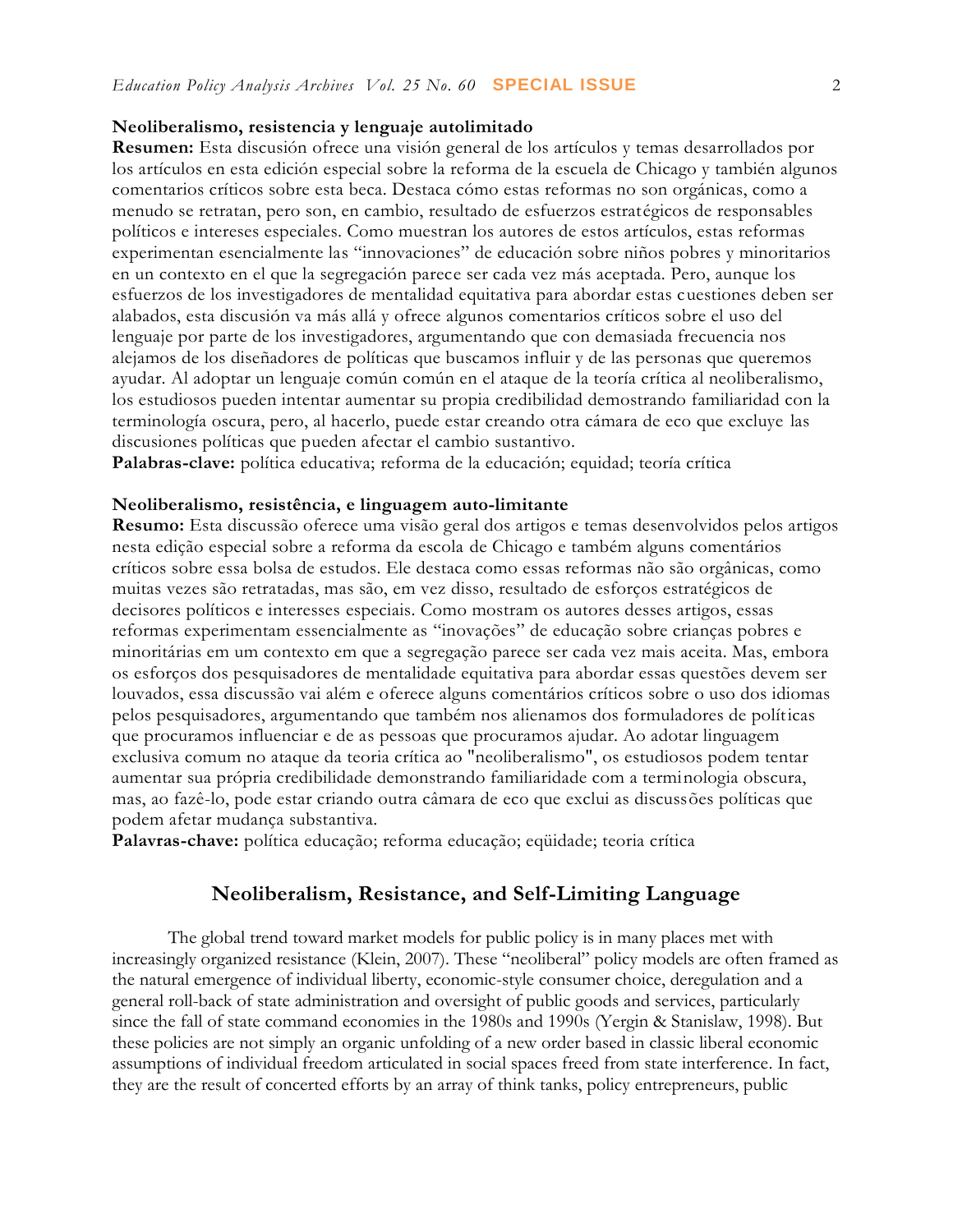officials and private interests who have orchestrated policy change in ways aligned with their proprivatization agenda, and often their self-interest (Lubienski, Brewer, & Goel La Londe, 2016).

But at the same time, an array of "stakeholders" (to borrow a term from neoliberal policy rhetoric) have pushed back against these trends, and are becoming more strategic and effective in resisting these reforms. From Chilean students demonstrating against education policies, to indigenous communities taking control of their own resources, to new media activists exposing abuses by policy elites, new opposition networks are forming. These networks sometimes represent a considerable challenge to the seemingly inexorable encroachment of market models onto areas of life that have traditionally been seen as being beyond the purview of market-style arrangements (Kuttner, 1999; Sandel, 2012).

One key element of these new strategic networks is the role of researchers and activists who document the impacts of these policies, often examining the disjuncture between the assumptions, rhetoric, and results of such reforms. By leveraging analytical skills, access to data, and some credibility in policy discussions, these people are positioned to contribute important insights on how these policies impact communities in the crosshairs: children in areas of concentrated poverty, children with special needs, families who lack stable housing, public employee and teacher unions, and so forth. The papers in this special issue highlight such work by an array of scholars focused in different ways on education inequities in Chicago. The work they present here spans methodological approaches, from qualitative inquiry to descriptive statistics. But they share a common and pronounced concern with the equity impacts of the education reform policies that have been imposed on the citizens of Chicago in recent years. In the following, I highlight some of the findings of their research, and draw out particular themes that may be useful for making sense of the special issue as a whole. Then, in the remainder of this brief, introductory commentary, I outline some of the challenges facing researchers pursuing this line of inquiry, and discuss some potential ways that we can advance the findings of such significant work more squarely into influencing the policymaking arena.

#### **School Reform, Chicago-Style**

Although the trend toward using market models is indeed a global phenomenon, it appears in different manifestations in different contexts, of course, reflecting the influence of historical, institutional, demographic, policy, and other factors. The focus of the papers in this special issue is on Chicago, which, in some ways, represent the epitome of neoliberal education reforms, according to these analysts. While post-Katrina New Orleans is often (and rightly) seen as the epicenter for market-style reforms in education, it should be noted that this is partly due to the fact that reform advocates who cut their teeth in Chicago education policy hurried down to Louisiana after the hurricane to advance a market-based alternative to displace — or "disrupt" in neoliberal parlance (Christensen, Horn, & Johnson, 2008) — the traditional public system of education (Klein, 2007; Richmond, 2007). Interestingly enough, another global hot-spot for these types of reforms has been Chile since the Pinochet Coup overthrowing President Allende. There, the influence of the "Chicago Boys" — students trained in neoliberal economics at the University of Chicago — has been well documented in their creation of a comprehensive national voucher program that saw the growth of the private, proprietary sector in education (Espínola, 1993; Gauri, 1998; Klein, 2007).

But even while its areas of influence might be more dramatic than the reforms in Chicago itself, the policies that have been put into place over the last few mayoral administrations in Chicago are very much worthy of attention. Indeed, after having attempted significant education reforms before, but still facing massive segregation, inequality, and failure, Chicago's elites, led by the city's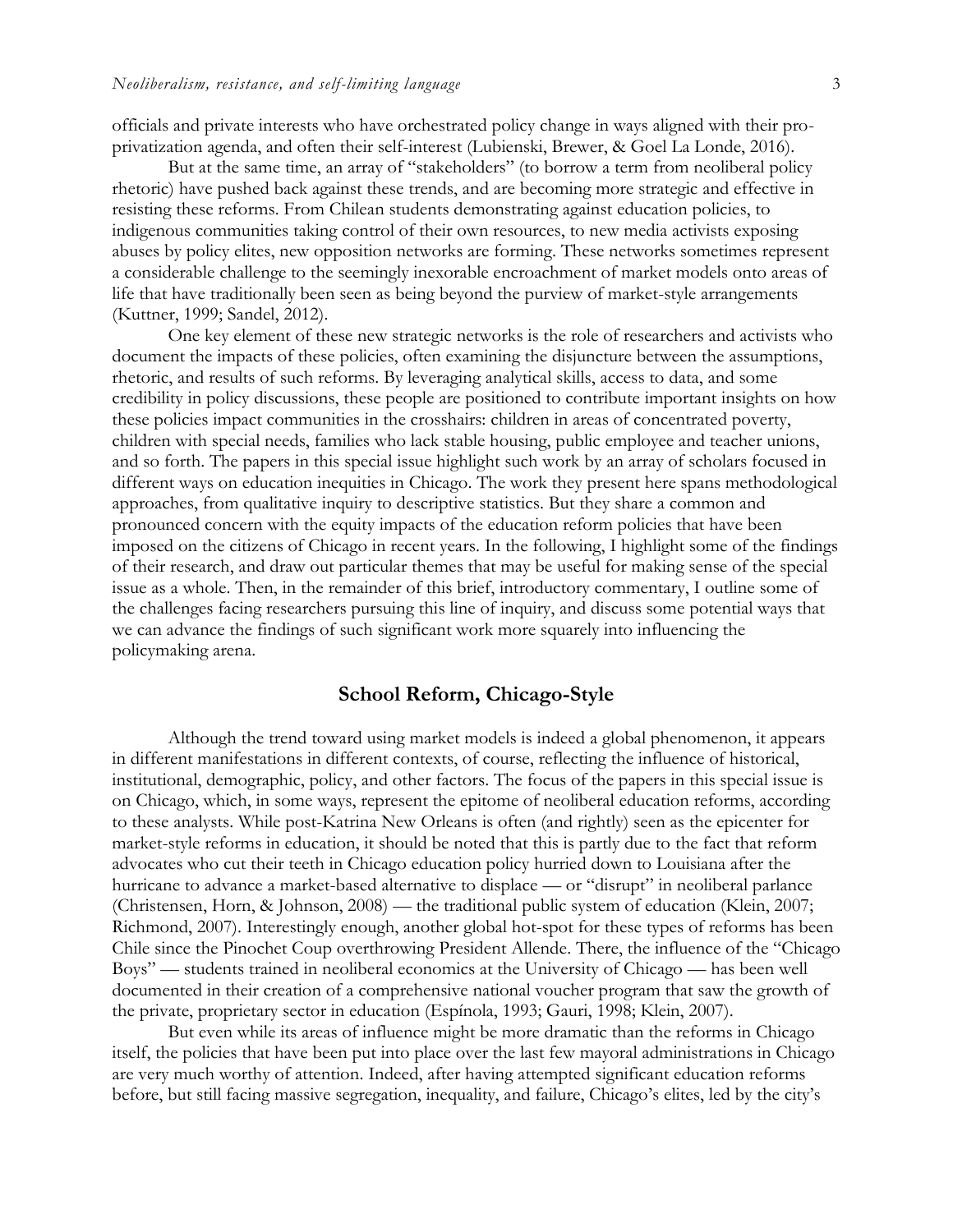Commercial Club, embraced a set of structural reforms that focused less on curriculum and instruction, and more on school governance and accountability.

While the authors in this special issue do a wonderful job of describing the evolution and implementation of these policies, the question still emerges as to why we should pay attention to the reforms in Chicago. Even though it is the third largest school districts in the nation, it also shares characteristics and experiences with other large American cities, especially in the Rust Belt, in terms of entrenched segregation, large areas of concentrated poverty, generations of inequitable outcomes, stories of inefficiencies and corruption, as well as the move toward mayoral control, the growth of charter schools and other options, the influence of economic elites in shaping education policy, and so forth. Detroit has seen similar patterns, as has Philadelphia, Kansas City, Cleveland, and St. Louis. But Chicago also presents a very instructive case.

Unlike other Rust Belt cities, like Detroit, for instance, Chicago has maintained a much more diversified and dynamic economic base, and has not seen "white flight" on the same scale as some other cities that have populations that are now overwhelmingly minority. The city has large communities of young, professional, and wealthy residents associated with its world-class universities, businesses, and service industries, as well as established working class communities. But economics and demographics aside, the policy climate in Chicago — as a "laboratory," to use Pauline Lipman's term (in this issue) — is what recommends it for study. As the authors of these articles describe so adeptly, Chicago (and Illinois) policymakers pushed a coherent set of policies that reconfigured not only the school system as well as other public services, but the relationship between those governed and their government, the spatial politics of the city, and the models for education, policy influence, and political engagement subsequently available across the US and beyond. Most importantly, while Chicago is rather distinct from many other cities in the pace and scale of its education reforms, it not unlike many other places, or times, in how it represents a concerted effort by elites to impose an education policy on the more disadvantaged in the community. Indeed, it serves as an example of social experimentation on other people's children.

The papers in this collection critically examine this policy implementation and social experimentation in the Chicago context from several different angles, usually centering on the momentous decision to close dozens of Chicago Public Schools that were overwhelmingly located in, and serving, African American communities. In "Desire for Democracy," Kelly Vaughan and Rhoda Rae Gutierrez look at the imposition of these policies in terms of the changing historic purposes of public education. Even though public education has never lived up to the great "balance-wheel of the social machinery" — in Horace Mann's imagery — because of its chronic and substantial shortcomings in offering equitable opportunities (much less outcomes) for all, the authors note how public education has represented an ideal that is now very much under attack, if not forgotten in most official policy circles. It is interesting to remember the degree to which liberal and leftist critiques of public education have been coopted by the market fundamentalists, or "marketists," now attacking state involvement in public education (Lubienski & Lubienski, 2014). For example, in the 1970s and 1980s, radical critiques of the failures of public education, coming from the left, focused on the failure of public schools to meet the needs of marginalized students, and were then used by the Treasury in New Zealand to argue for the need to provide more choice and autonomy by moving toward more market-style arrangements (Treasury, 1987). Vaughn and Gutierrez illuminate similar dynamics, where the language of the American movement for civil rights has been appropriated by neoliberal reformers to justify moves toward market models in education (see also Jankov and Caref, in this issue). They show that families who are subjected to these new reforms do not trust the supposedly transparent and democratic (including large D Democratic) policy processes and elites to do what is in the best interests of their communities' children.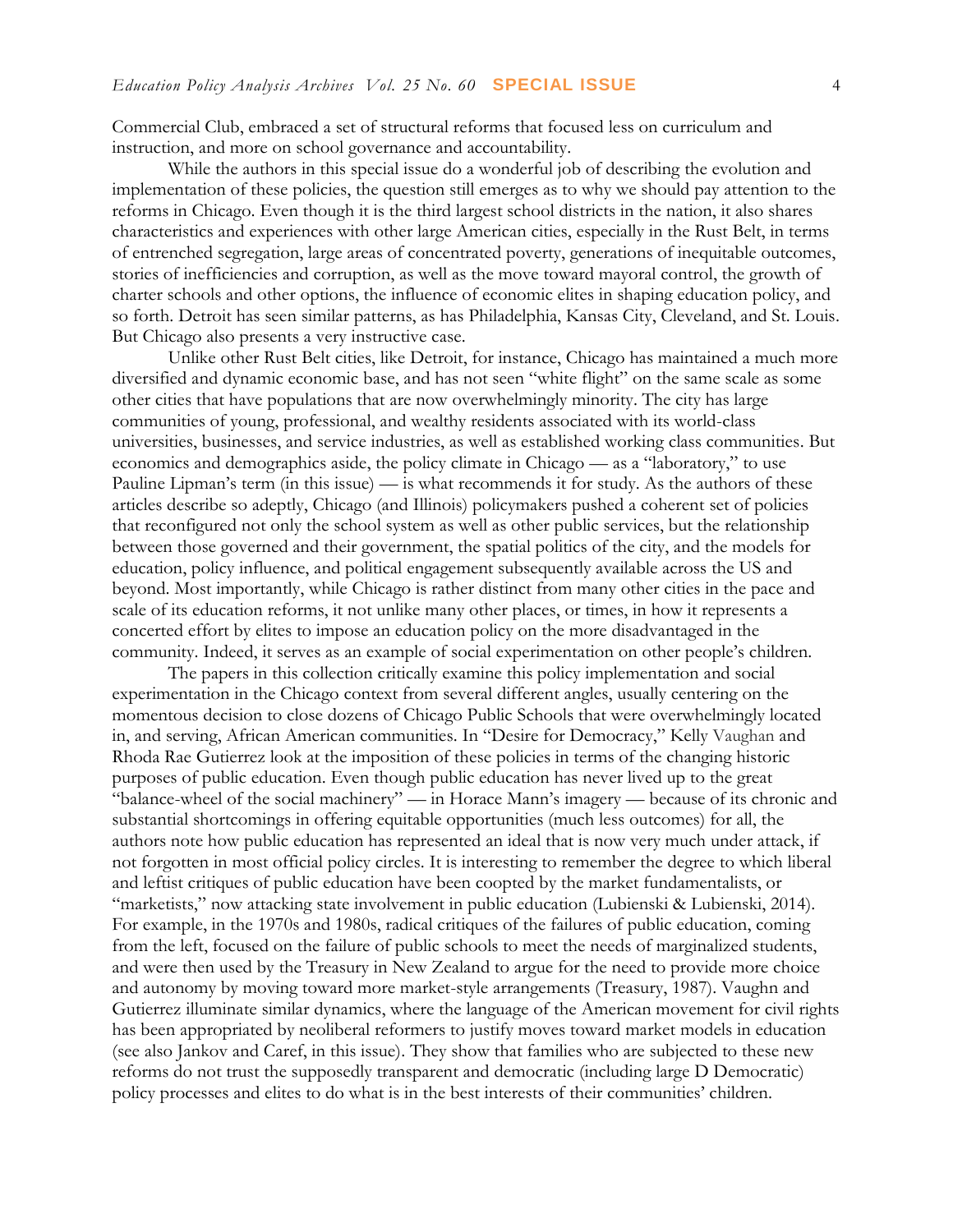The article, "Seeking Stability in Chicago," from Ann M. Aviles and Jessica Heybach, focuses on the impact of these policies, particularly on homeless students. Drawing on Critical Race Theory, they provide both theoretical and legal analyses, alleging that the policies actually violate the law. In this collection of papers, "Seeking Stability in Chicago" stands out for the authors' consideration of housing policy in Chicago, which has, of course, contributed to the segregative patterns in schools as well. But race plays a primary role in their analysis, where they reveal, for instance, the concerning and telling fact that "73% of all money went to schools where white students make up more than a quarter of the student body (only 12% of Chicago's schools have more than 25% white students)."

Looking at another vulnerable population while using a critical theoretical lens, Federico Waitoller and Gia Super consider the ways in which African American and Latino/a families with special needs children negotiate the new landscape of school choice in Chicago. Using an innovative critical geographic approach, they carefully document the disappearance-by-design of children with special needs from Chicago's educational landscape, smartly situating the voices of those parents within specific localities. In this landscape, charter schools serve dual roles: as filtering devices in gentrification processes, and as spaces for those pushed out of local housing or shuttered schools. By problematizing conceptions of space, they also question the idea that "choice" is more widely available, showing that some choices are sought, while others are essentially imposed. Their conclusions comport with the excellent work done by Julia Burdick-Will (2015) showing that Chicago's wealthier families indeed have choice (as choice advocates never tire of reminding us), but are better positioned to choose to go to a local school, while more disadvantaged families now have a choice, but that often means traveling much further, and for schools that are not necessarily better (see also Burdick-Will, Keels, & Schuble, 2013; Lee & Lubienski, 2017).

The powerful piece from Pavlyn Jankov and Carol Caref focuses on segregation of African-American students — and particularly on those that are economically disadvantaged — as well as teachers, most harmed by school closure policies. Their article attends to the rhetoric versus reality of neoliberalism, and brings some empirical evidence to bear on neoliberal use of civil rights rhetoric. For instance, according to the authors, as of 2012, 60% of African American elementary students in Chicago Public Schools were in schools that were serving a student population that was both at least 90% African American and 90% eligible for Free/Reduced Lunch, up from 38% in 1981. But they also bring teachers into the equation, which is an important consideration, since public school teaching has often been a pillar of the African American middle class in the US. They note that by 2012, "the number of schools where there are no Black teachers on staff has more than tripled from 10 to 37." Of course, some might argue that the Chicago reforms may help, by freeing up families to choose their children's schools, and deregulating entry into the teaching force. But the authors find that is not necessarily the case. In charter schools, which have become the go-to model for Chicago policymakers, Jankov and Caref report that 60% of the students are African American, but only 18% of the certified teachers are. And African American students are increasingly likely, compared to all students, to have beginning teachers (8.9% v 5.3%); although African American students in charter schools have a 25% chance of getting an inexperienced teacher.

Finally, two eminent scholars provide overviews not only of Chicago, but of the implications of Chicago's reforms for education policy across the US, and across the globe. While other scholars are arguing about test scores and other minutiae, Kenneth Saltman has demonstrated an amazing and enviable ability to see and analyze significant trends, such as militarization, corporatization, and the rising power of philanthropies, that may not be as apparent to most scholars. In the fascinating "Promise and Realities of Pay for Success Social Impact Bonds," Saltman examines an "innovative" approach popular with policymakers of encouraging private capital to fund public services on a forprofit basis, purportedly with the idea that they are incentivized to be more innovative, effective and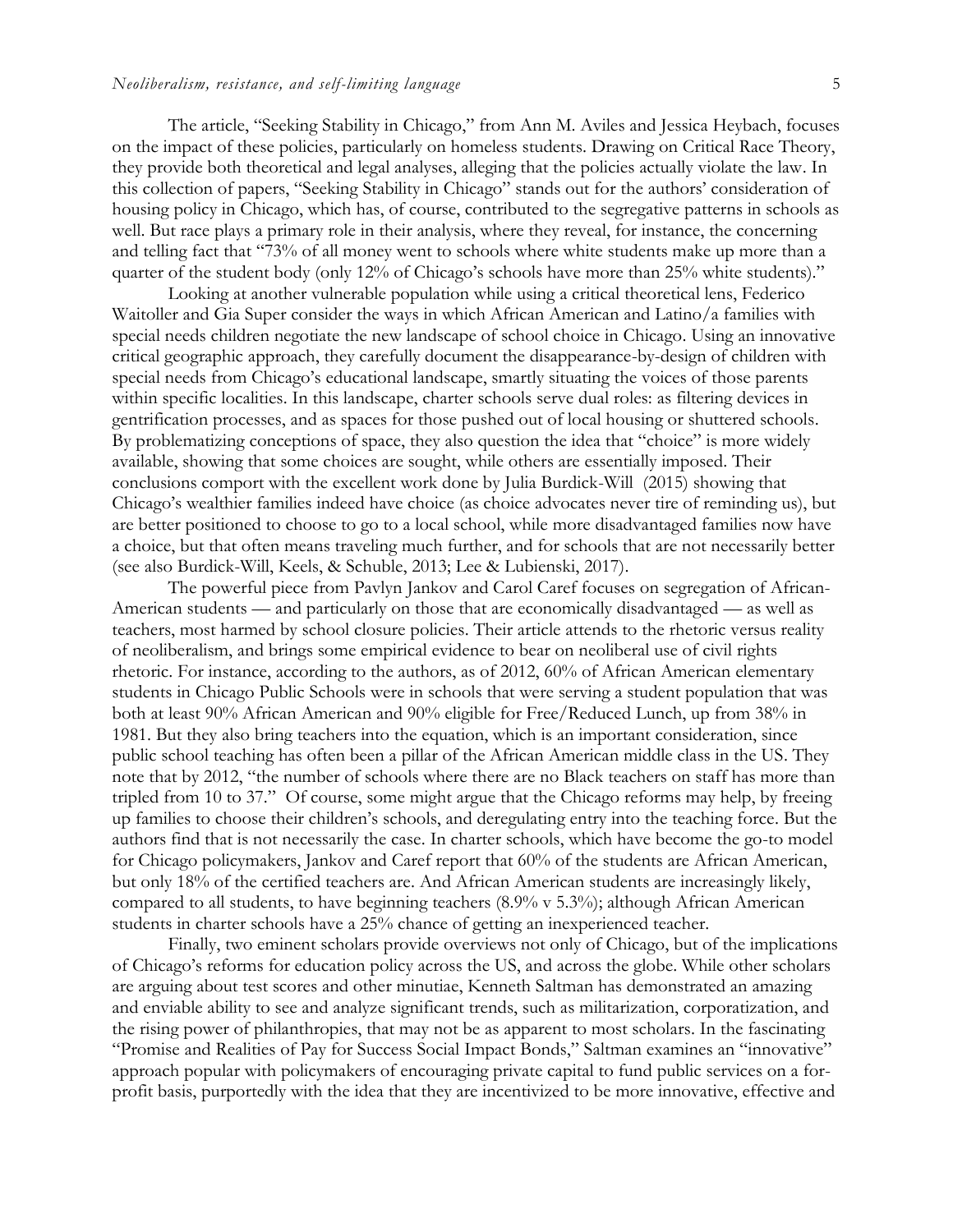efficient at this than is the public sector. Once again, Chicago has served as a laboratory for this social experiment on poor people. But Saltman shows that this approach not only enriches private actors, it is squeezing the supposed beneficiaries. Moreover, while it is advanced as an innovative policy approach, in fact it disincentivizes innovation, encouraging these organizations to shirk any financial risk.

Perhaps the "dean" of education policy studies of Chicago, Pauline Lipman offers an excellent overview of the "racialized" aspects of Chicago's reforms, showing how Chicago has served (for better or for worse, but mostly for worse) as a model of education reform. In this critical examination of the landscape of Chicago's policies, Lipman draws on her own considerable experiences as a scholar-activist to understand not just the creation and implementation of these policies, but the community- and labor-based resistance they have provoked. Looking at the political economy of Chicago's reforms, Lipman observes both the global logic of neoliberalism, and the context-dependent aspects reflected in neoliberalism's fluidity. She notes that there is a mixed record of triumphs and defeats in opposing these policies, but that the most successful resistance is in the collation of labor and community activism.

#### **Common Themes**

Together, these papers present a very coherent portrait of what is happening in Chicago, and the implications for public education in general — and that's a problem (as I note below). But before I discuss the problematic aspects of this, it is useful to highlight some of the common themes from this case:

- These reforms are not simply an organic emergence of an appreciation for individual liberty (manifested in school "choice") and rolling back state interference (as seen in deregulation and increasing organizational autonomy). Instead, the authors show how the reforms are the result of a strategic effort by elites to advance a particular set of policies, and there are winners and losers from these efforts. The papers demonstrate the teachers unions and many disadvantaged and marginalized families have been on the short end of the stick, while school management chains and private funders have seen gains in their power and influence. But these patterns beg the question: Why does these groups get to call the shots? Just as no one ever cast a vote for Bill Gates to experiment on our children first with small schools, and then with charters and the Common Core (Layton, 2014), the Civic Committee of the Commercial Club of Chicago is an unelected and unaccountable body that laid out a blue print for these reforms. While that effort may have been well-intentioned, in was also created by a body that is not representative of the communities on which these reforms are imposed.
- These reforms are an example of experimentation on working-class and minority children and communities. This, of course, is an old story, where middle-class reformers intervene to do what they think is best for poor children. But such interventions also involve the imposition of almost exclusively middle-class and affluent perspectives on diverse communities. In this case, the fact that many of the reforms, such as charter schools and Pay for Success, have mixed or unproven records highlights the role that these communities play as guinea pigs for this experimentation, while wealthier Chicago suburbs seem to be happy to embrace tried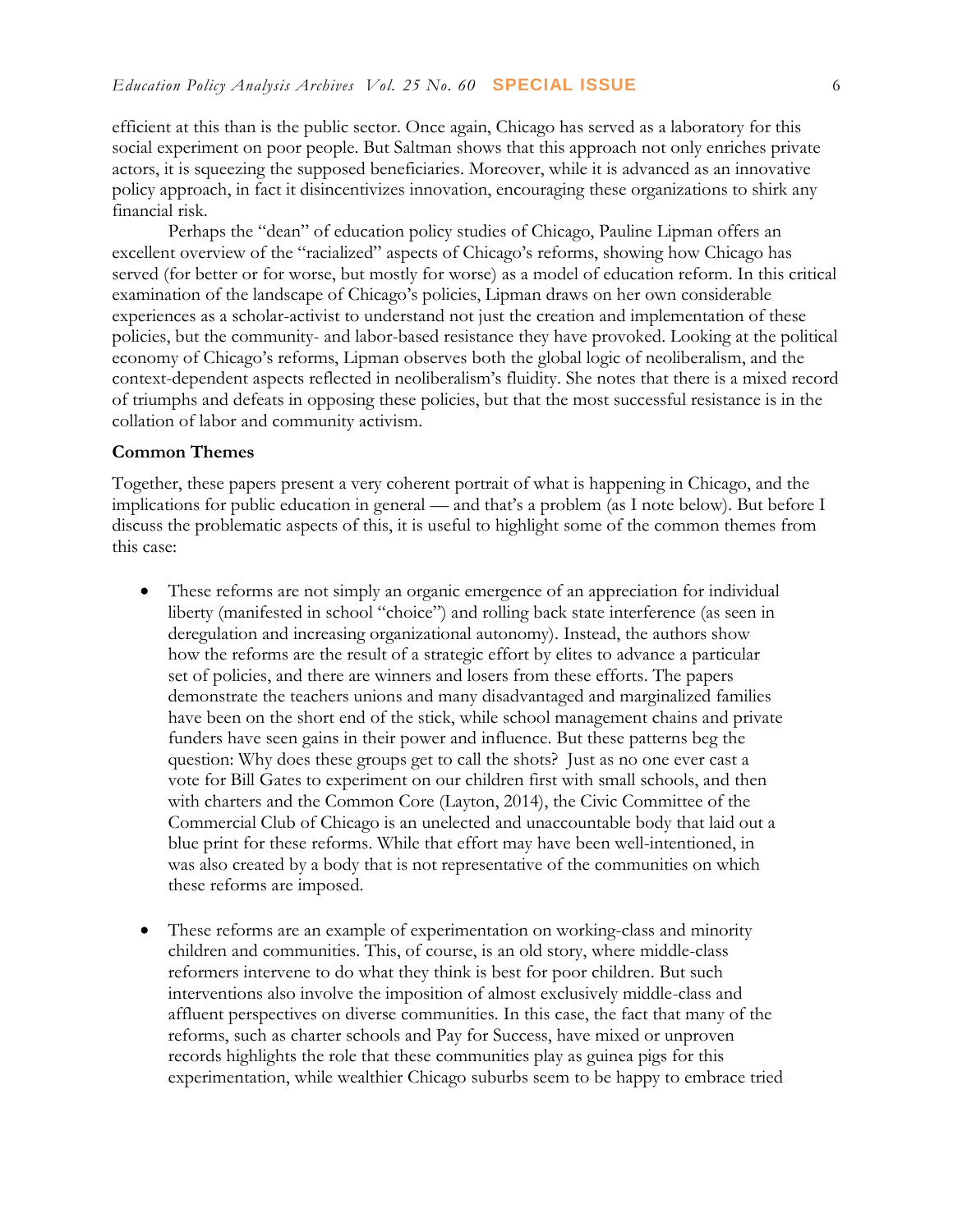and true approaches, being largely shielded from the imposition of such experimentation.

- The fact that these papers consistently highlight the pervasive and detrimental effects of segregation in Chicago, while policymakers do little if anything to directly address those problems, raises the concern that segregation is simply no longer an issue on the policy agenda. The old idea of common schooling, and the notion of equitable distribution of educational resources, do not appear to be guiding policy discussions to any significant degree, despite the concerns raised by these papers.
- The papers here document a struggle for influence between policy elites and experts. The education policy measures in Chicago came largely from business-oriented reformers who drew on the logic of the business world in re-imagining an education system that better reflected that logic. At the same time, researchers were highlighting significant concerns about the efficacy of those approaches, as well as their detrimental impacts. Yet those concerns did not appear to carry the day.
- All of these papers dwell, more or less explicitly, on "neoliberal" policies, their logic, implementation, and impact. But as these are generally critical analyses, what we see less of is the allure of neoliberal approaches for policymakers and for various constituencies. It is important to note that, faced with the hard and expensive tasks of truly addressing the entrenched problems facing educators (Rothstein, 2004), policymakers often prefer instead to simply offer "choice" or "deregulation." Of course, in doing so, they shift the burden for failure from the government to individuals who may make "bad choices," but "the lure of the structural panacea," to use David Tyack's (1974, p. 169) term, is hard to resist, especially in an age of selfimposed austerity due to tax cuts and self-inflicted budget crises, as Illinois is facing.
- The focus on race permeates these papers, as it should, especially considering the Chicago context. However, a less prominent (although by no means absent) consideration is the question of class. It will be interesting to see how future research takes into account recent findings that highlight the role that socioeconomic status plays as a relatively better predictor of school opportunities and outcomes (Reardon, Robinson-Cimpian, & Weathers, forthcoming).
- Finally, these papers as a whole highlight the usefulness for taking a critical approach that is based in contextual considerations, such as local policies, historical patterns, demographic arrangements, and so forth. In particular, the Waitoller and Super article demonstrates the advantages of taking a critical-geographic perspective that takes into account both measurable elements of space (such as proximity and routes), as well as qualitative conceptions of space, which reflect perceptions of proximity, power differences, access and exclusion (Lubienski & Lee, 2017).

Thus, the papers collectively advance many important themes. But, as I argue in the concluding discussion, they also point to the need to consider next steps. In particular, they suggest the need to develop a language that more effectively influences policy discussions. Simply using terms that a relatively small group of researchers understand prevents research from penetrating policy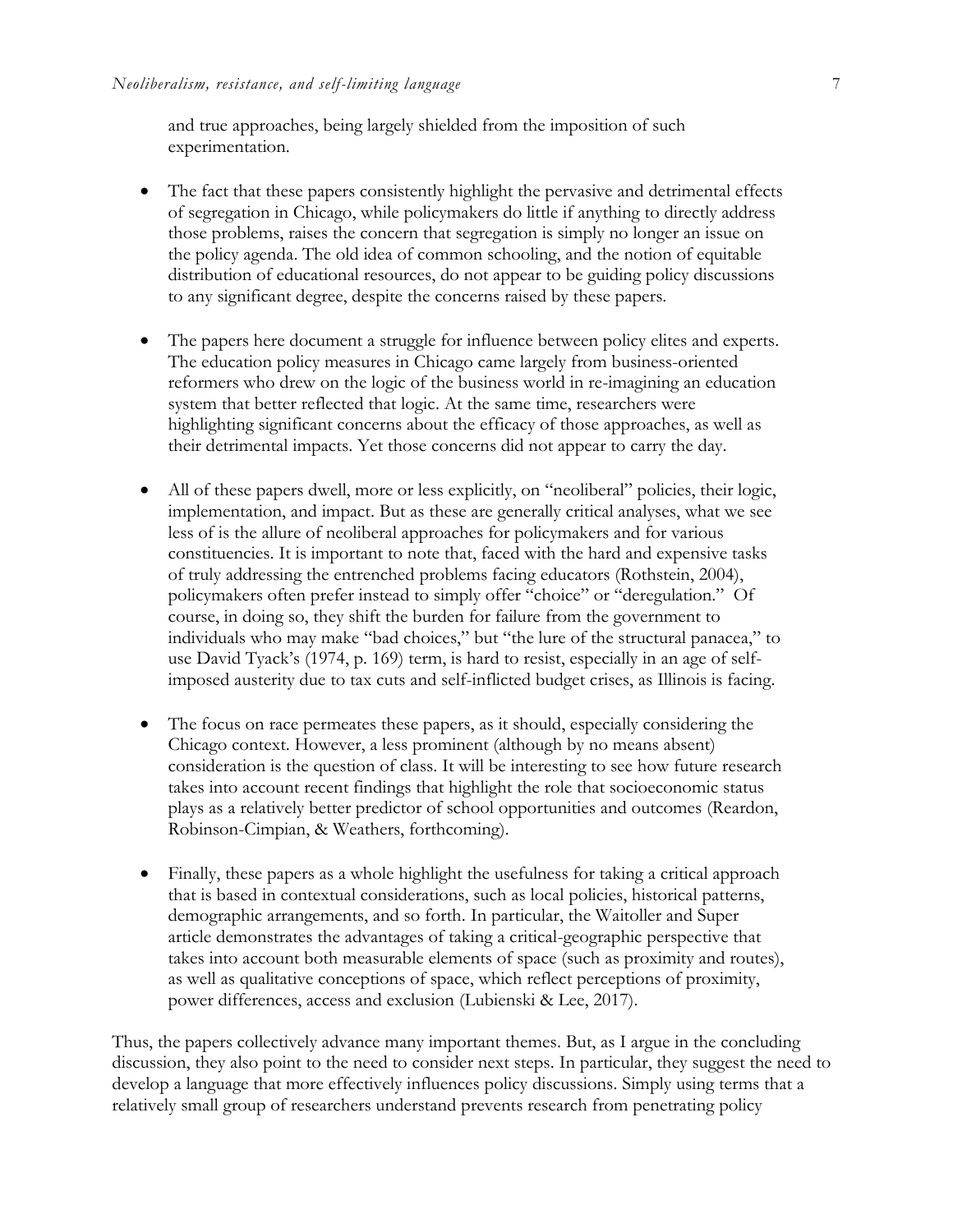discussions. And it too often prevents us from digging in more deeply to concepts that deserve greater understanding and analysis. For instance, these papers collectively attack "neoliberalism," and some do a wonderful job of defining the term. However, there is little exploration of the (false) appeal of neoliberal solutions, not its internal contradictions. For instance, is neoliberalism really a top-down form of policy imposition or accountability framework, as some of these suggest? Neoliberals would argue — incorrectly, in my view — that they are doing the opposite, by creating structures that allow for the localized articulation of preferences, thereby nurturing the grassroots of communities. Such contradictions deserve further investigation.

#### **Language and Self-Imposed Limitations**

When we have such a set of coherent and compelling analyses, we might ask: So now what? Now that researchers have brought evidence to bear in making a case about the problems with popular policies, what can they — or we, as a scholarly community — do to ensure that such findings are heard and have an impact? Certainly, publishing in an open-access journal such as this is an important first step, since it removes barriers to accessing the research. But it is not sufficient.

As I noted above, there is an underlying problem here, and that is that we are too often preaching to the choir — and that choir may be getting more and more exclusive and introspective. A simple bibliometric analysis here makes the point (and my apologies in advance to the authors). These papers deal with neoliberal reforms in education. Thus, there are numerous references to the critical work of Stephen Ball, Gloria Ladson-Billings, Tom Pedroni, Michael Apple, David Gillborn and others — as there should be because these eminent scholars shine a critical light on such reforms. But consider what is missing. There is no reference to Milton Friedman, the Nobel Laureate who, while at the University of Chicago, became one of the primary intellectual authors for such policies (Friedman, 1962). The work by Osborne and Gaebler (1992), who helped pioneer the ideas that would then take root in Chicago, is not considered. Likewise, John Chubb and Terry Moe's (1990) influential analysis on choice and autonomy — which would be relevant here — is mentioned in only one paper. Rigorous work by David Figlio (at Northwestern University just north of Chicago) and others of the apparent benefits of competition for public schools is not touched (Figlio & Karbownik, 2016).

Of course, I am not saying that authors need to have a checklist of citations to knock down. What I am pointing out is that we are creating our own echo chambers in our research: citing likeminded scholars, publishing for what are likely sympathetic audiences, and failing to engage a diversity of perspective, or other forms of evidence.

A primary way researchers do this is through our language (something that I myself also struggle with). Of course, specialized research sometimes requires arcane technical terminology. But such language is too often also used to simply enhance a researcher's credibility by showing familiarity with state-of-the-art jargon. It can also undercut efforts to aid the very people we seek to assist with our findings by making research less accessible, and more exclusive. This is particularly concerning in an era when concern about the proper terminology for different groups has been swept aside by political forces that seek to do substantive harm to education, healthcare, and other social services while researchers anguish over symbolism. Researchers marginalize themselves when we debate whether it should be "Latino/a," "Latinx," or "Latin $(\hat{a})$ "," at the same time that the US President (who consistently and unapologetically refers to a political opponent as "Pocahontas") is dismantling the social safety net while enjoying much support from working-class voters who are liable to lose both their health care and their access to quality public schools.

So, with respect to language, terms like "neoliberalism" come up quite frequently in critical analyses of education policy (and this tendency is not exclusive to these papers, but is pervasive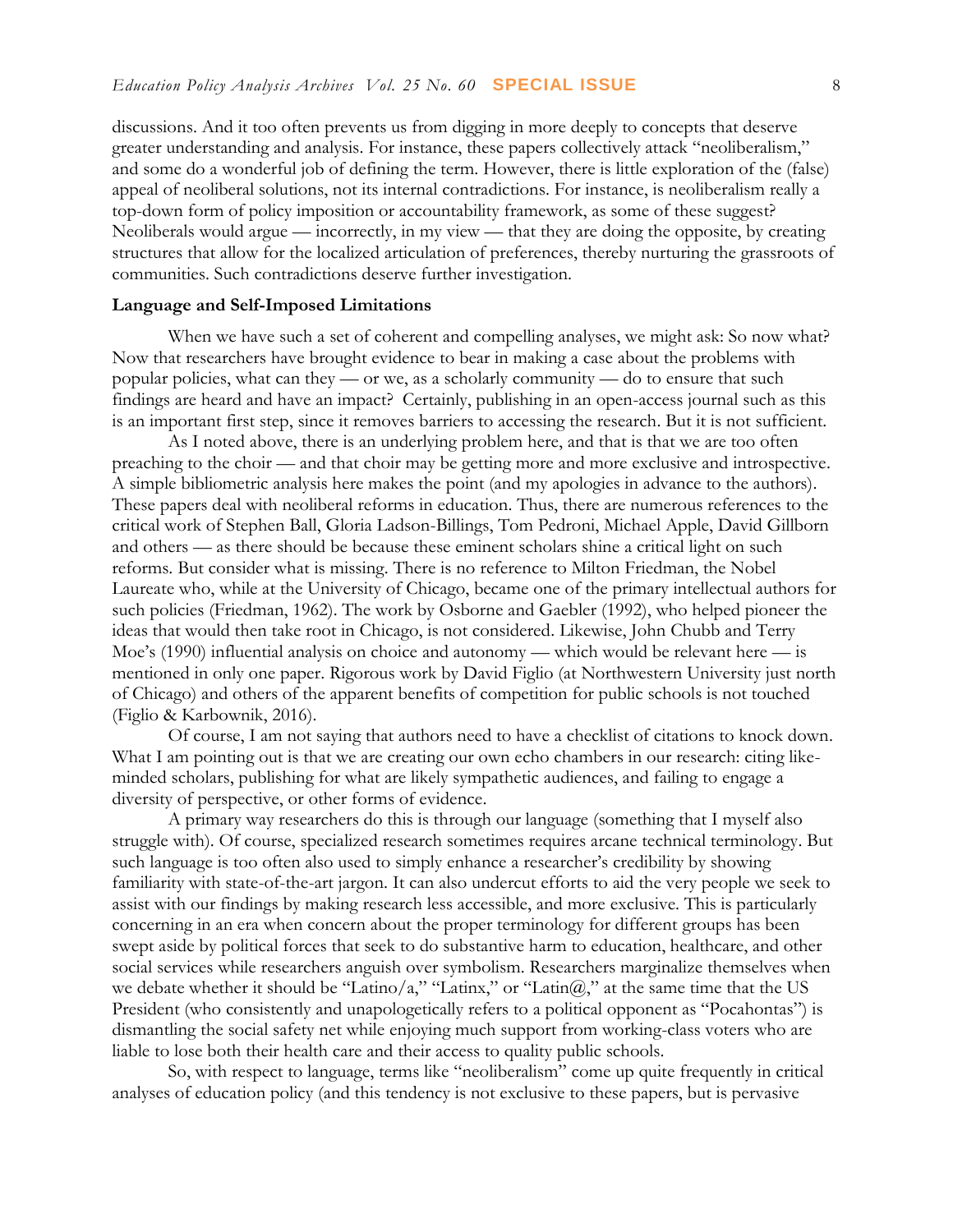across critical theory). But, although I do much work in this area, I've never met anyone who describes themselves as a "neoliberal" (although I did have one person — knowing I am an academic — half-jokingly threaten to throw me out of her office if I used that term). Nonetheless, researchers' insistence on using such terminology, although it certainly serves a descriptive purpose, comes at the risk of alienating people who could benefit from critical analyses, as well as policymakers who need to be convinced about the concerns critical theorists are raising. Social science and public policy move forward through disagreement and discussion. But when we build linguistic echo-chambers for ourselves, we pre-empt this possibility. Scholarly activism has its place, but would be much strengthened by engaging rather than precluding these discussions, drawing on the terminology used by policymakers and regular people.

When I observe or am involved in policy discussions where actual decisions get made, both the vocabulary and evidence researchers and policymakers use is far removed from what is common in critical theory. As we know, education research, and especially qualitative methods, are often sidelined in favor of econometric analyses and assumptions in education policymaking. And this lesson has been learned by organizations promoting market models for education, who arm themselves both with seemingly uncontestable quantitative data, and with vocabularies that allow for access to broader audiences, including policymakers.

Thus, in conclusion, it is useful to ask ourselves about the purpose of the research that we do. An important function, often reflected in this special issue, is to document the impact of polices, and in particular the distance between the rhetoric that was used to promote such policies, and their actual results. Another, also reflected here, is to offer an alternative analytical lens from which to consider and conceptualize policy problems. But still another use for research findings is to persuade, to encourage the adoption of alternative policies and goals. Here, those of us interested in critical analyses would do well to consider how we can engage more effectively in popular and policy discussions, and perhaps pay some attention to how market advocates and neoliberals have been so successful in that regard.

#### **References**

- Burdick-Will, J. (2015). *School Choice, Neighborhood Income, and Educational Heterogeneity*. Paper presented at the American Sociological Association, Chicago.
- Burdick-Will, J., Keels, M., & Schuble, T. (2013). Closing and Opening Schools: The Association between Neighborhood Characteristics and the Location of New Educational Opportunities in a Large Urban District. *Journal of Urban Affairs, 35*(1), 59-80. https://doi.org/10.1111/juaf.12004
- Christensen, C. M., Horn, M. B., & Johnson, C. W. (2008). *Disrupting Class: How Disruptive Innovation Will Change the Way the World Learns*. New York: McGraw-Hill.
- Chubb, J. E., & Moe, T. M. (1990). *Politics, Markets, and America's Schools*. Washington, DC: Brookings Institution.
- Espínola, V. (1993). *The Educational Reform of the Military Regime in Chile: The School System's Response to Competition, Choice, and Market Relations.* (Ph.D. diss.), University of Wales, Cardiff. Retrieved from<http://www.theses.com/idx/043/it043008374.htm>
- Figlio, D. N., & Karbownik, K. (2016). Evaluation of Ohio's Edchoice Scholarship Program: Selection, Competition, and Performance Effects: Thomas B. Fordham Institute.

Friedman, M. (1962). *Capitalism and Freedom*. Chicago: University of Chicago Press.

Gauri, V. (1998). *School Choice in Chile: Two Decades of Educational Reform*. Pittsburgh: University of Pittsburgh Press.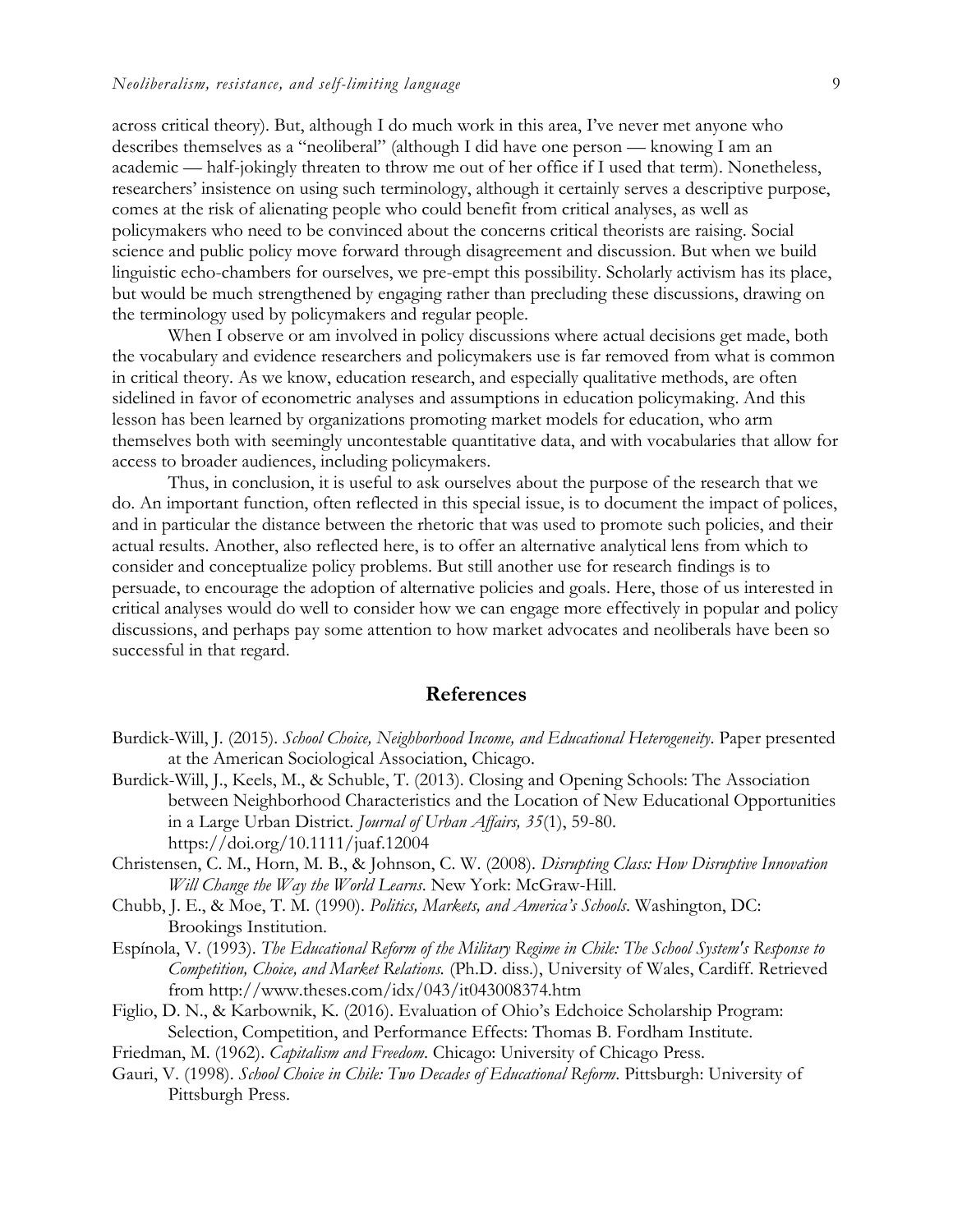- Klein, N. (2007). *The Shock Doctrine: The Rise of Disaster Capitalism* (1st ed.). New York: Metropolitan Books/Henry Holt.
- Kuttner, R. (1999). *Everything for Sale: The Virtues and Limits of Markets*. New York: University of Chicago Press.
- Layton, L. (2014, June 7). How Bill Gates Pulled Off the Swift Common Core Revolution. *Washington Post*. Retrieved from [http://www.washingtonpost.com/politics/how-bill-gates](http://www.washingtonpost.com/politics/how-bill-gates-pulled-off-the-swift-common-core-revolution/2014/06/07/a830e32e-ec34-11e3-9f5c-9075d5508f0a_story.html)[pulled-off-the-swift-common-core-revolution/2014/06/07/a830e32e-ec34-11e3-9f5c-](http://www.washingtonpost.com/politics/how-bill-gates-pulled-off-the-swift-common-core-revolution/2014/06/07/a830e32e-ec34-11e3-9f5c-9075d5508f0a_story.html)[9075d5508f0a\\_story.html](http://www.washingtonpost.com/politics/how-bill-gates-pulled-off-the-swift-common-core-revolution/2014/06/07/a830e32e-ec34-11e3-9f5c-9075d5508f0a_story.html)
- Lee, J., & Lubienski, C. (2017). The Impact of School Closures on Equity of Access in Chicago. *Education and Urban Society, 49*(1), 53-80. https://doi.org/10.1177/0013124516630601
- Lubienski, C., Brewer, T. J., & Goel La Londe, P. (2016). Orchestrating Policy Ideas: Philanthropies and Think Tanks in Us Education Policy Advocacy Networks. *Australian Education Researcher, 43*(1), 55-73. https://doi.org/10.1007/s13384-015-0187-y
- Lubienski, C., & Lee, J. (2017). Geo-Spatial Analyses in Education Research: The Critical Challenge and Methodological Possibilities. *Geographical Research, 55*(1), 89-99. https://doi.org/10.1111/1745-5871.12188
- Lubienski, C., & Lubienski, S. T. (2014). *The Public School Advantage: Why Public Schools Outperform Private Schools*. Chicago: The University of Chicago Press.
- Osborne, D., & Gaebler, T. (1992). *Reinventing Government: How the Entrepreneurial Spirit Is Transforming the Public Sector*. New York: Plume.
- Reardon, S. F., Robinson-Cimpian, J. P., & Weathers, E. S. (forthcoming). Patterns and Trends in Racial/Ethnic and Socioeconomic Academic Achievement Gaps. In H. A. Ladd & E. B. Fiske (Eds.), *Handbook of Research in Education Finance and Policy* (2nd ed.). Mahwah, NJ: Lawrence Erlbaum. https://doi.org/10.4324/9780203961063.ch28
- Richmond, G. (2007, April 18). Piecing Together the Charter Puzzle. *Education Week, 26,* 28-29.
- Rothstein, R. (2004). *Class and Schools: Using Social, Economic, and Educational Reform to Close the Black– White Achievement Gap*. Washington, DC: Economic Policy Institute.
- Sandel, M. J. (2012). *What Money Can't Buy: The Moral Limits of Markets*. New York: Farrar, Straus and Giroux.
- Treasury. (1987). *Government Management: Volume Ii - Education Issues*. Wellington, NZ: Government Printer.
- Tyack, D. B. (1974). *The One Best System: A History of American Urban Education*. Cambridge, MA: Harvard University Press.
- Yergin, D., & Stanislaw, J. (1998). *The Commanding Heights: The Battle between Government and the Marketplace That Is Remaking the Modern World*. New York: Simon & Schuster.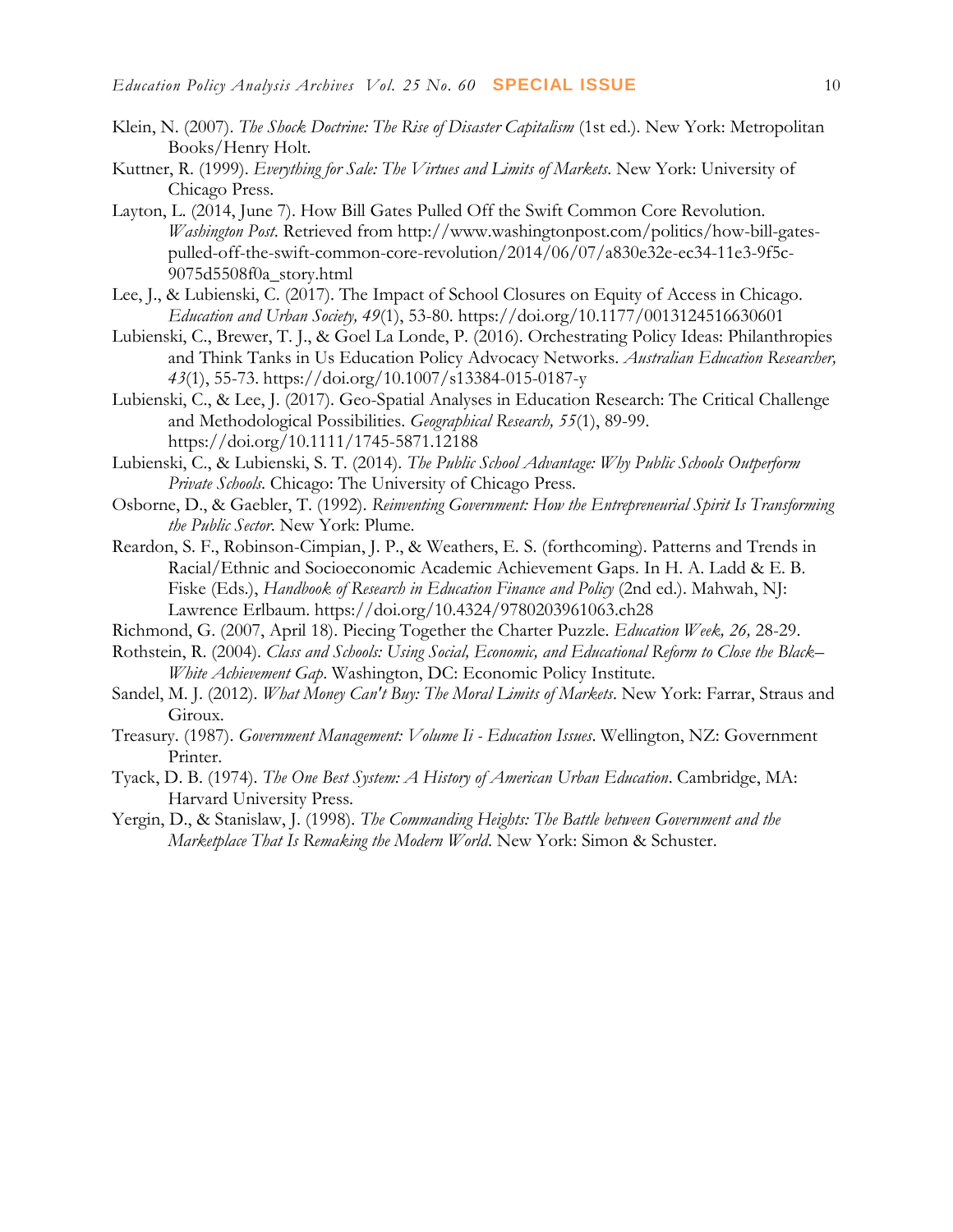#### **About the Author**

#### **Christopher Lubienski**

Indiana University and East China Normal University [clubiens@iu.edu](mailto:clubiens@iu.edu)

Christopher Lubienski is a Professor of education policy at Indiana University, and also a fellow with the National Education Policy Center at the University of Colorado and Visiting Professor at East China Normal University in Shanghai. His research focuses on education policy, reform, and the political economy of education, with a particular concern for issues of equity and access. His recent book, *The Public School Advantage: Why Public Schools Outperform Private Schools* (with co-author Sarah Theule Lubienski, University of Chicago Press), won the 2015 PROSE Award for Education Theory from the American Publishers Awards for Professional and Scholarly Excellence, and his next book, *The Impact of Market Mechanisms on Educational Opportunity around the Globe* (co-edited with Bekisizwe Ndimande), will be published by Routledge in 2017.

#### **About the Guest Editors**

#### **Federico R. Waitoller**

University of Illinois at Chicago [fwaitoll@uic.edu](mailto:fwaitoll@uic.edu)

Dr. Waitoller is an assistant professor in the department of special education at the University of Illinois at Chicago. His research focuses on urban inclusive education. In particular, he examines how neoliberal informed polices, such as top-down accountability, portfolio district models, and school choice converge with inclusive education efforts, and how these initiatives affect Black and Latino students with disabilities. His research also examines teacher learning efforts and pedagogies for inclusive education.

#### **Rhoda Rae Gutierrez**

## University of Illinois at Chicago

### [rrgutier@uic.edu](mailto:rrgutier@uic.edu)

Rhoda R. Gutierrez is a PhD candidate in Educational Policy Studies, Social Foundations and cofounder of the Collaborative for Equity and Justice in Education at UIC. Her research interests include neoliberal education policy and governance, impact of public school closings on families, teacher labor force restructuring, and activist research. She recently collaborated on a research project with parent and teacher activist-researchers to understand the impact of Chicago's historic 2013 school closings from the perspective of parents. Rhoda is a parent-activist with Parents 4 Teachers, which organizes for education justice in solidarity with teachers, students and community groups, and is involved in the citywide campaign for an elected representative school board in Chicago.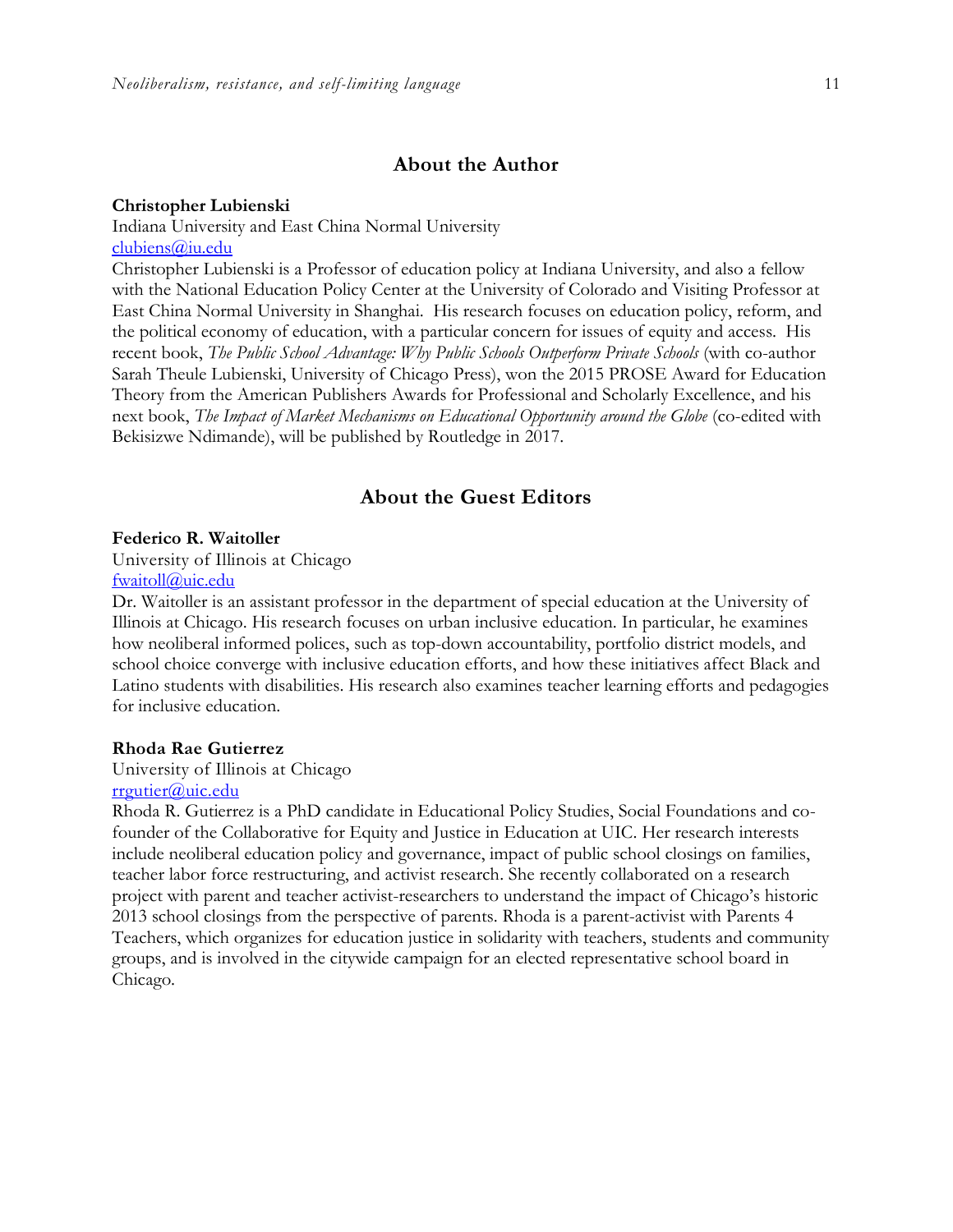## **SPECIAL ISSUE Restructuring and Resisting Education Reforms in Chicago's Public Schools**

# education policy analysis archives

Volume 25 Number 60 June 5, 2017 ISSN 1068-2341

#### <u>ලෙ</u>

SOME RIGHTS RESTRUTED Readers are free to copy, display, and distribute this article, as long as the work is attributed to the author(s) and **Education Policy Analysis Archives,** it is distributed for noncommercial purposes only, and no alteration or transformation is made in the work. More details of this Creative Commons license are available at

http://creativecommons.org/licenses/by-nc-sa/3.0/. All other uses must be approved by the author(s) or **EPAA**. **EPAA** is published by the Mary Lou Fulton Institute and Graduate School of Education at Arizona State University Articles are indexed in CIRC (Clasificación Integrada de Revistas Científicas, Spain), DIALNET (Spain), [Directory of Open Access Journals,](http://www.doaj.org/) EBSCO Education Research Complete, ERIC, Education Full Text (H.W. Wilson), QUALIS A2 (Brazil), SCImago Journal Rank; SCOPUS, SOCOLAR (China).

Please contribute commentaries at http://epaa.info/wordpress/ and send errata notes to Audrey Amrein-Beardsley at [Audrey.beardsley@asu.edu](mailto:Audrey.beardsley@asu.edu)

**Join EPAA's Facebook community** at<https://www.facebook.com/EPAAAAPE> and **Twitter feed** @epaa\_aape.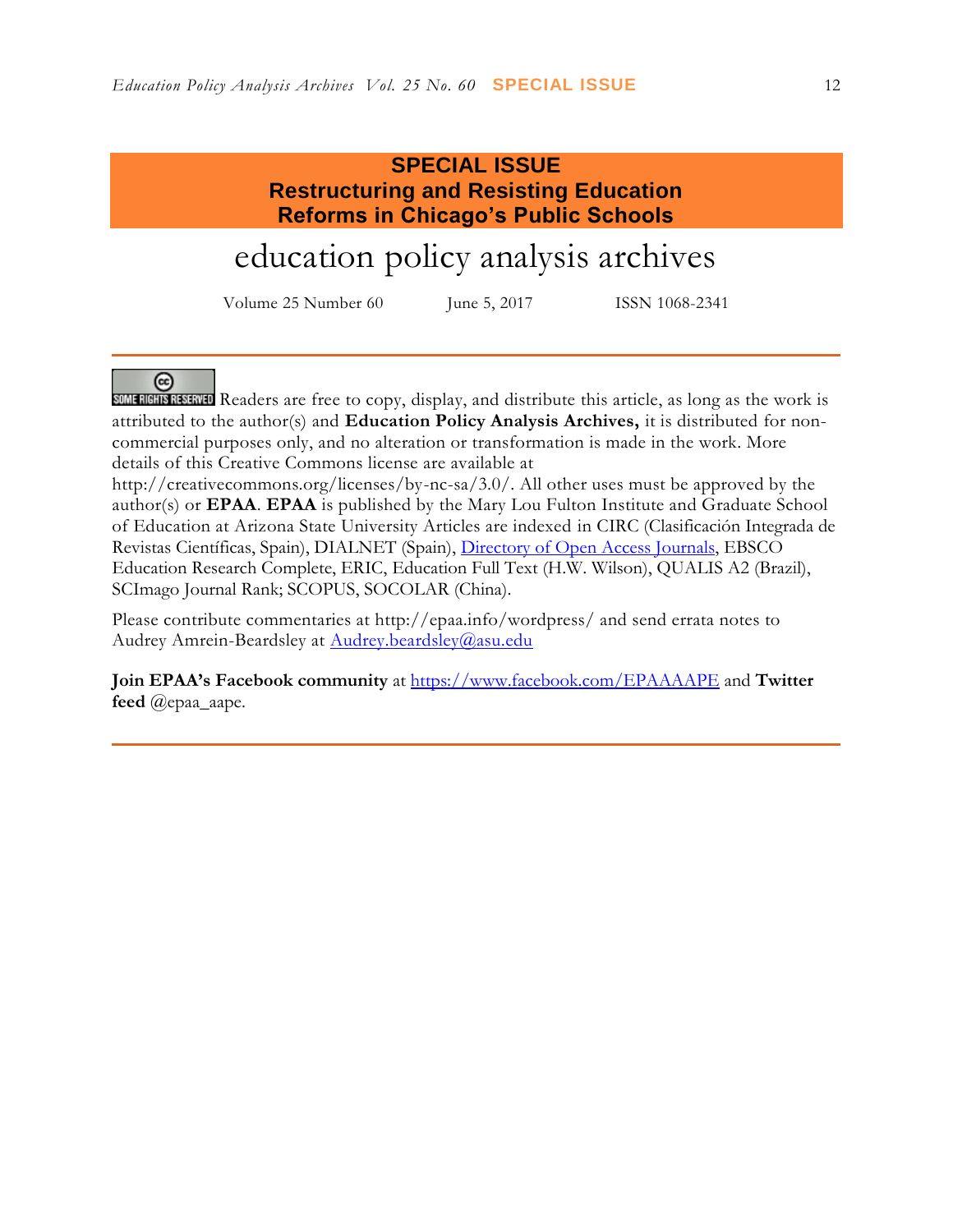## education policy analysis archives editorial board

Lead Editor: **Audrey Amrein-Beardsley** (Arizona State University) Editor Consultor: **Gustavo E. Fischman** (Arizona State University) Associate Editors: **David Carlson**, **Margarita Jimenez-Silva, Eugene Judson**, **Mirka Koro-Ljungberg, Scott Marley, Jeanne M. Powers, Iveta Silova, Maria Teresa Tatto** (Arizona State University)

**Cristina Alfaro** San Diego State University

**Gary Anderson** New York University

**Michael W. Apple** University of Wisconsin, Madison **Jeff Bale** OISE, University of Toronto, Canada

**David C. Berliner** Arizona State University

**Casey Cobb** University of **Connecticut** 

**Arnold Danzig** San Jose State University

**Linda Darling-Hammond**  Stanford University

**Elizabeth H. DeBray** University of Georgia

**Chad d'Entremont** Rennie Center for Education Research & Policy

**John Diamond** University of Wisconsin, Madison

**Matthew Di Carlo** Albert Shanker Institute

**Michael J. Dumas** University of California, Berkeley

**Kathy Escamilla** University of Colorado, Boulder

**Melissa Lynn Freeman** Adams State College

**Rachael Gabriel** University of Connecticut

**Amy Garrett Dikkers** University of North Carolina, Wilmington

**Gene V Glass** Arizona State University

**Ronald Glass** University of California, Santa Cruz

**Jacob P. K. Gross** University of **Louisville** 

**Julian Vasquez Heilig** California State University, Sacramento **Aaron Bevanot** SUNY Albany **Kimberly Kappler Hewitt** University of North Carolina Greensboro

**Aimee Howley** Ohio University **Noah Sobe** Loyola University

**Henry Braun** Boston College **Steve Klees** University of Maryland **Nelly P. Stromquist** University of

**Jaekyung Lee S**UNY Buffalo

**Jessica Nina Lester** Indiana University

**Amanda E. Lewis** University of Illinois, Chicago

**Chad R. Lochmiller**  Indiana University

**Christopher Lubienski**  Indiana University

**Sarah Lubienski** University of Illinois, Urbana-Champaign

**William J. Mathis** University of Colorado, Boulder

**Michele S. Moses** University of Colorado, Boulder

**Julianne Moss** Deakin University, Australia

**Sharon Nichols** University of Texas, San Antonio

**Eric Parsons** University of Missouri-Columbia

**Susan L. Robertson** Bristol University, UK

**Gloria M. Rodriguez** University of California, Davis **R. Anthony Rolle** University of Houston

**A. G. Rud** Washington State University

**Eric M. Haas** WestEd **Patricia Sánchez** University of University of Texas, San Antonio **Janelle Scott** University of California, Berkeley

> **Jack Schneider** College of the Holy Cross

Maryland

**Benjamin Superfine** University of Illinois, Chicago

**Sherman Dorn** Arizona State University

**Adai Tefera** Virginia Commonwealth University

**Tina Trujillo** University of California, Berkeley

**Federico R. Waitoller** University of Illinois, Chicago

**Larisa Warhol** University of Connecticut

**John Weathers** University of Colorado, Colorado Springs

**Kevin Welner** University of Colorado, Boulder

**Terrence G. Wiley** Center for Applied Linguistics

**John Willinsky**  Stanford University

**Jennifer R. Wolgemuth University of** South Florida

**Kyo Yamashiro** Claremont Graduate University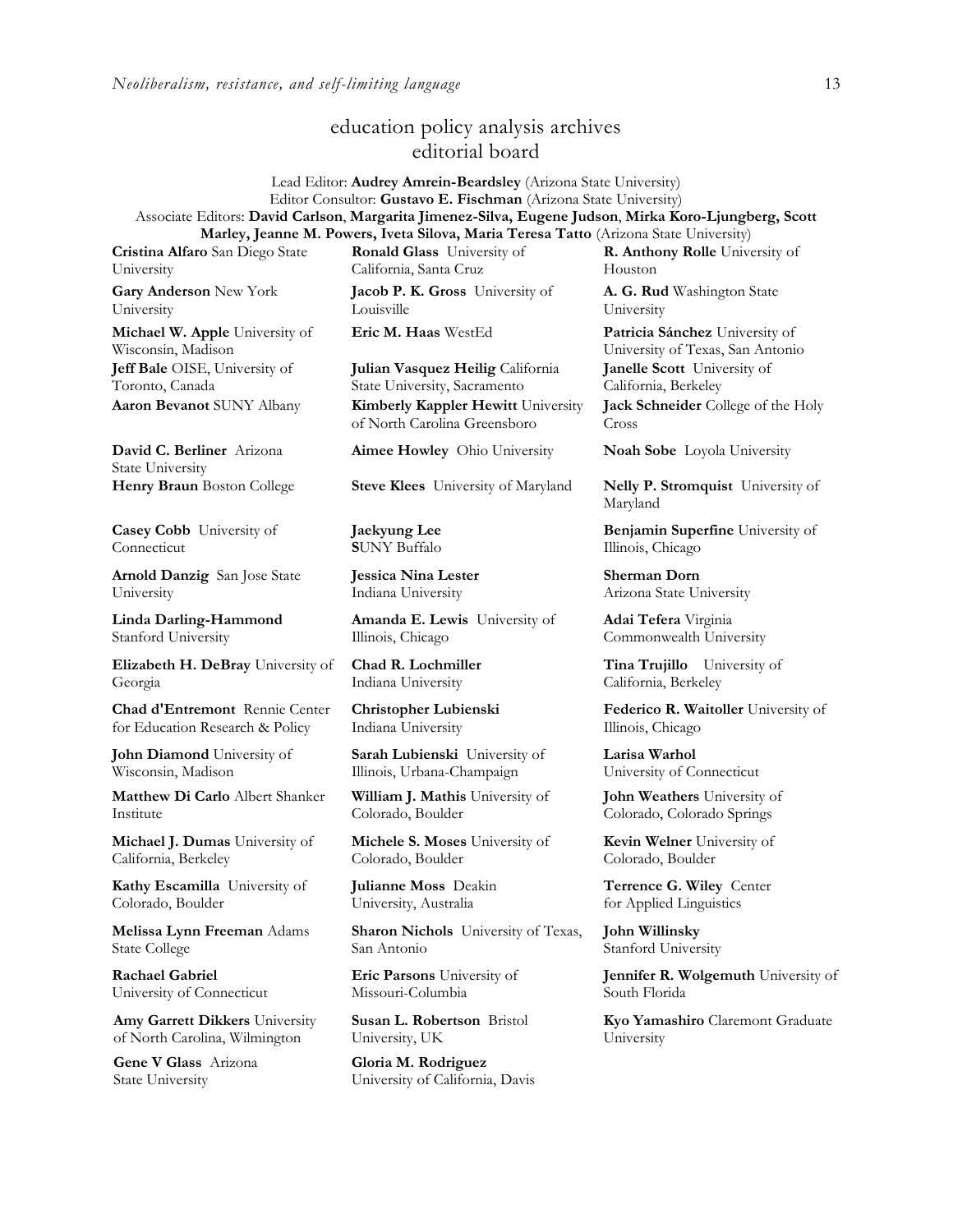*Education Policy Analysis Archives Vol. 25 No. 60* **SPECIAL ISSUE** 14

## archivos analíticos de políticas educativas consejo editorial

Editor Consultor: **Gustavo E. Fischman** (Arizona State University)

Editores Asociados: **Armando Alcántara Santuario** (Universidad Nacional Autónoma de México), **Jason Beech** (Universidad de San Andrés), **Angelica Buendia** (Metropolitan Autonomous University, México), **Ezequiel Gomez Caride** (Pontificia Universidad Católica Argentina), **Antonio Luzon** (Universidad de Granada), **José Luis Ramírez** (Universidad de Sonora, Mexico)

**Claudio Almonacid** Universidad Metropolitana de Ciencias de la Educación, Chile **Miguel Ángel Arias Ortega**  Universidad Autónoma de la Ciudad de México **Xavier Besalú Costa**  Universitat de Girona, España

**[Xavier Bonal](javascript:openRTWindow() Sarro** Universidad Autónoma de Barcelona, España

**[Antonio Bolívar](javascript:openRTWindow() Boitia** Universidad de Granada, España

**[José Joaquín Brunner](javascript:openRTWindow()** Universidad Diego Portales, Chile

**[Damián Canales Sánchez](javascript:openRTWindow()** Instituto Nacional para la Evaluación de la Educación, México

**Gabriela de la Cruz Flores** Universidad Nacional Autónoma de México

**[Marco Antonio Delgado Fuentes](javascript:openRTWindow()** Universidad Iberoamericana, México **[Inés Dussel](javascript:openRTWindow()**, DIE-CINVESTAV, México

**[Pedro Flores Crespo](javascript:openRTWindow()** Universidad Iberoamericana, México

**Ana María García de Fanelli**  Centro de Estudios de Estado y Sociedad (CEDES) CONICET, Argentina

**Juan Carlos González Faraco**  Universidad de Huelva, España

**María Clemente Linuesa**  Universidad de Salamanca, España

**Jaume Martínez Bonafé** Universitat de València, España

**Alejandro Márquez Jiménez**  Instituto de Investigaciones sobre la Universidad y la Educación, UNAM, México

**María Guadalupe Olivier Tellez**, Universidad Pedagógica Nacional, México **[Miguel Pereyra](javascript:openRTWindow()** Universidad de Granada, España

**[Mónica Pini](javascript:openRTWindow()** Universidad Nacional de San Martín, Argentina

**Omar Orlando Pulido Chaves** Instituto para la Investigación Educativa y el Desarrollo Pedagógico (IDEP)

**[José Luis Ramírez](javascript:openRTWindow() Romero** Universidad Autónoma de Sonora, México

**[Paula Razquin](javascript:openRTWindow()** Universidad de San Andrés, Argentina

**José Ignacio Rivas Flores** Universidad de Málaga, España **[Miriam Rodríguez Vargas](javascript:openRTWindow()** Universidad Autónoma de Tamaulipas, México **José Gregorio Rodríguez**  Universidad Nacional de Colombia, Colombia **[Mario Rueda Beltrán](javascript:openRTWindow()** Instituto de Investigaciones sobre la Universidad y la Educación, UNAM, México **José Luis San Fabián Maroto**  Universidad de Oviedo, España

**[Jurjo Torres Santomé](javascript:openRTWindow()**, Universidad de la Coruña, España

**[Yengny Marisol Silva Laya](javascript:openRTWindow()** Universidad Iberoamericana, México **Juan Carlos Tedesco** Universidad Nacional de San Martín, Argentina

**Ernesto Treviño Ronzón** Universidad Veracruzana, México

**[Ernesto Treviño](javascript:openRTWindow() Villarreal** Universidad Diego Portales Santiago, Chile **[Antoni Verger Planells](javascript:openRTWindow()** Universidad Autónoma de Barcelona, España **[Catalina Wainerman](javascript:openRTWindow()** Universidad de San Andrés, Argentina **Juan Carlos Yáñez Velazco** Universidad de Colima, México